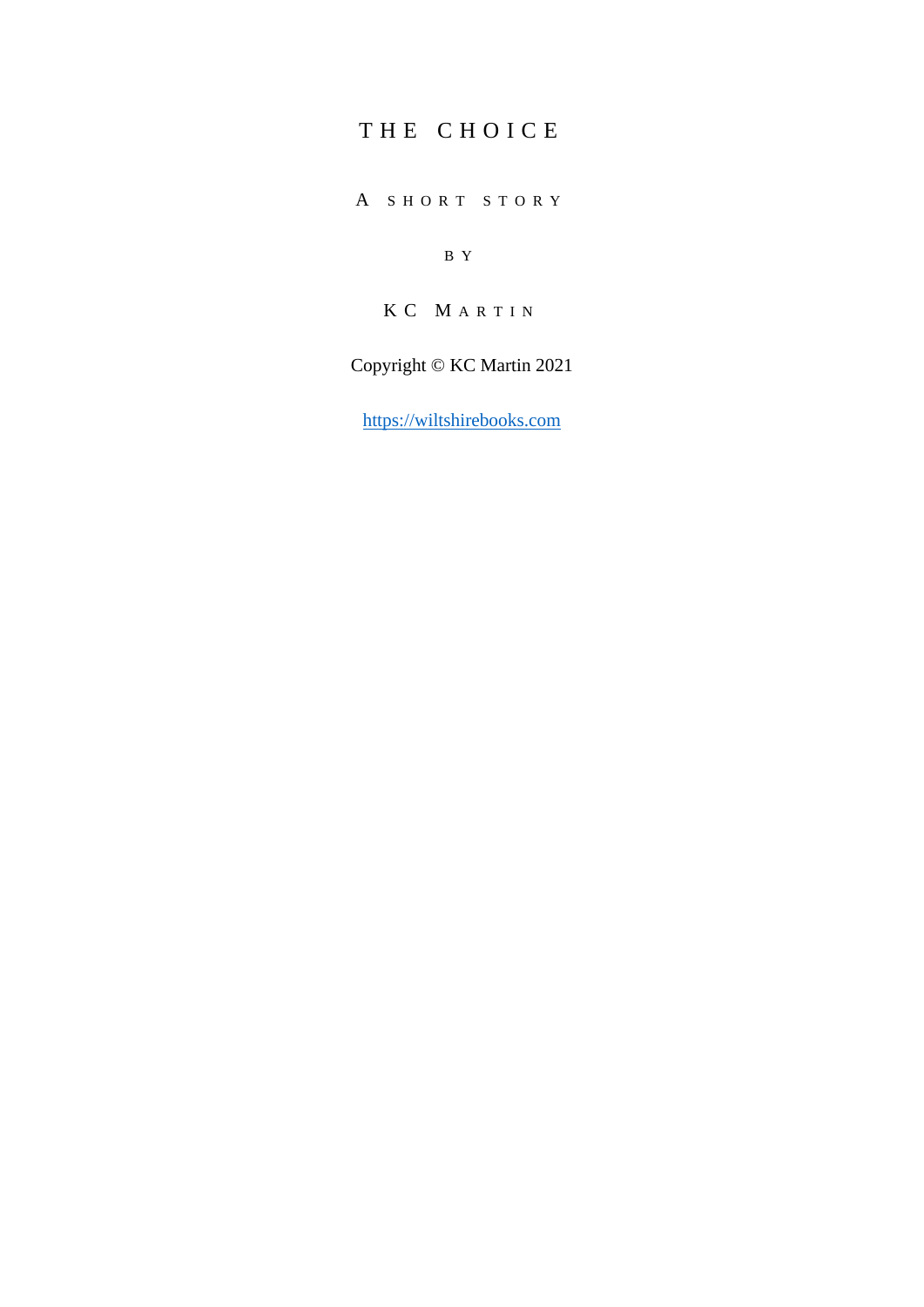"Well this is a strange looking police cell," muttered Jasper Conran after opening his eyes and looking around the small room that he now found himself laying within.

Slowly he sat up on the small, clean single bed and he then gingerly touched the lump on his forehead, yes it was sore and the swelling was quite large.

"That fucking copper gave me quite a wallop," he mused while looking around the room, "still gives me a reason to sue them I suppose"

The room Jasper found himself in was small at just over ten feet square and each wall was plain white in colour. The only furniture in the room was the bed he was sitting on and a single wooden chair. There was a single light in the centre of the ceiling and the floor was covered in white tiles.

Also there was no window and in front of him was a single wooden door, this he presumed would be locked. This was not his first time in a police cell.

"Nice room," said Jasper out load, "okay then you jokers I am awake now so what do you say we get this finished eh? Charge me with something and then let me go, what do you say?"

Quietly he then waited for a response but none was coming, all Jasper could hear was a roaring silence both inside and out of the room.

"Come on then you sad wankers," he eventually continued "what do you say then, let's get this over with, bloody charge me and let me go. What do you say?"

Again he waited and again there was no initial response. Jasper was about to actually believe he really was alone when after a further ten minutes the door finally opened. The first thing that surprised Jasper was the fact that the door appeared to have been unlocked all of the time, the second thing was the person who walked into the room.

"What the fuck are you doing here?" he muttered in shock

Steven Conran smiled at his younger brother as he stepped into the room and closed the door behind him. At thirty years old he was three years senior to his sibling and by far the more sensible of the pair. In appearance they did look quite similar a just over six feet with slim, muscular builds and light brown hair. But that is where the similarities ended.

Jasper was unemployed and had achieved very little in education or work experience. His hair was long and unkempt and he was dressed in dirty jeans, top and old trainers. He was also unmarried and he had seen neither of his children for just over two years.

Steven by contrast was dressed in a well pressed black suit and he hair was shorter and much tidier. He was employed as a civil servant for the British government and was married with two young children. He had always been the proud son while his younger brother had always been the annoying rebel.

"Hello Jasper," smiled Steven "how are you feeling, nice lump you have there?"

Jasper felt the bruise on his forehead again before responding.

"Bit sore," he muttered "but good enough for a case of pig brutality and some compensation"

Steven grinned as he sat on the chair and looked back at his brother.

"Jasper I have seen the video footage, the baseball bat you were hitting out with would say otherwise so please do not be silly, every time you try and sue the police you lose"

"You have seen that footage," responded an even more surprised Jasper "so what department is it you actually work for?"

Steven ignored the question and stared straight into his brothers eyes.

"I suppose you are wondering why you are here and not in a standard filthy, vomit stained police cell?"

"The thought had crossed my mind," shrugged Jasper

"It's quite simple brother, I asked for you to be bought here"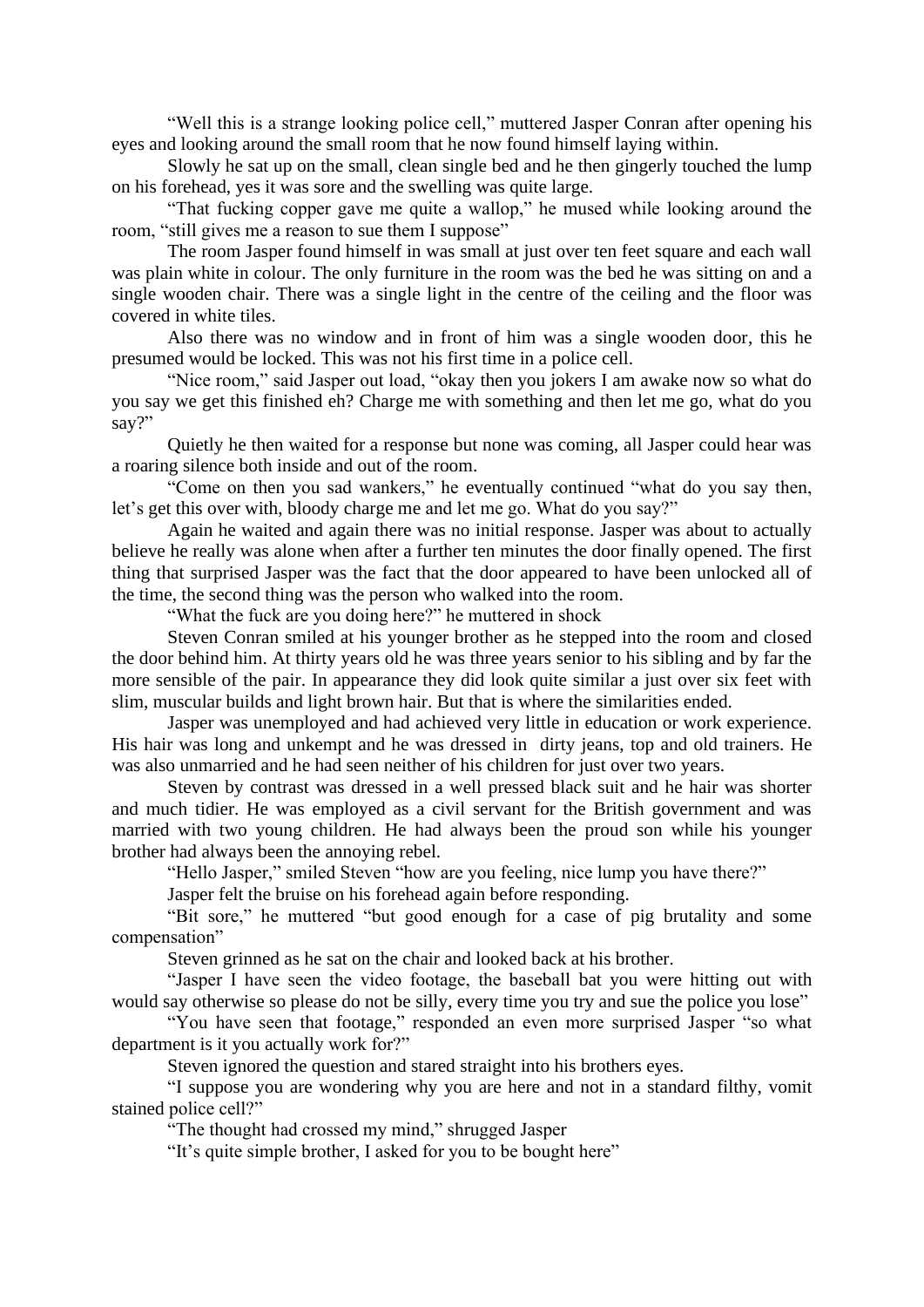Jasper blinked in surprise, so just for whom did his brother really work? How much sway did he have in the corridors of power?

"So you have that sort of clout," he then asked, "so who do you work for?"

"Let's just say the department I work for transcends many governments around the world"

"You mean the people who are responsible for this covid myth and pandemic lies"

Steven sighed, his brother had spent all of his life fighting one anti-establishment cause after another. The covid protests were simply the latest in a lengthy line of causes he had joined, battled for until boredom struck and then he moved on. What Jasper did not know yet was that this was likely to be his final cause.

"So you still stick to that worn out old rhetoric do you," he responded

"Off course I do, because it is true, also what sort of police cell is this anyway?"

"This is no police cell brother. This is a plain, simple sound proofed room in a plain and simple sounded proofed flat somewhere in the centre of noisy old London. We are the only two people in this entire building. Also what you believe to be true is in fact only half true"

Jasper did not respond, all he could do was gaze at his brother. For three years now he had argued with him about the realities of the pandemic and the inoculation. Jasper had always claimed the virus was not a real killer that the government claimed and the vaccine was nothing more than a mind control drug with microscopic 5G nano-robots included.

His brother had always denied these claims of course and they had argued on the subject regularly over the past couple of years. Now, here in this room Steven had just said his brother was in fact half right. The question was which half?

"So what are you saying," he responded, "that the virus is real or the mind control theory is false?"

Steven considered his response for a moment. He had bought his brother here in an attempt to save his life, the only way to do that was now to provide Jasper with the full truth here and now.

"The virus is real Jasper, it was conceived just under twenty-five years ago by a group of governments who currently control over ninety-percent of the global power. Since then every incoming prime minister and president would have known about the virus and its intended usage. None of them have said anything, no single leader has enjoyed any real power for over fifty years now. They are all puppets to a higher order, as we all in fact are. Had any of them objected or attempted to go public with the facts then assassination would have been the end game for them"

"So why was covid released recently then, what changed?"

"Have you noticed how unstable and dangerous the world has become in the last thirty years?"

Jasper nodded, this was a fact he could not deny.

"Just look at the problems we now face," continued Steven "first we have the issues will religion fading as a global force. The fact is all religions are slowly but surely dying out. Their follower numbers are declining and the only way religions can continue to enslave vast pockets of the population is by force, fear and brutality"

He paused for moment to allow this to sink in, there was no argument on this matter from his brother and so Steven continued.

"Then we have the problem with climate change and the fact that any time soon the real truth will leak out"

"What truth," countered Jasper "we all know it is down to the carbon emissions we throw into the atmosphere?"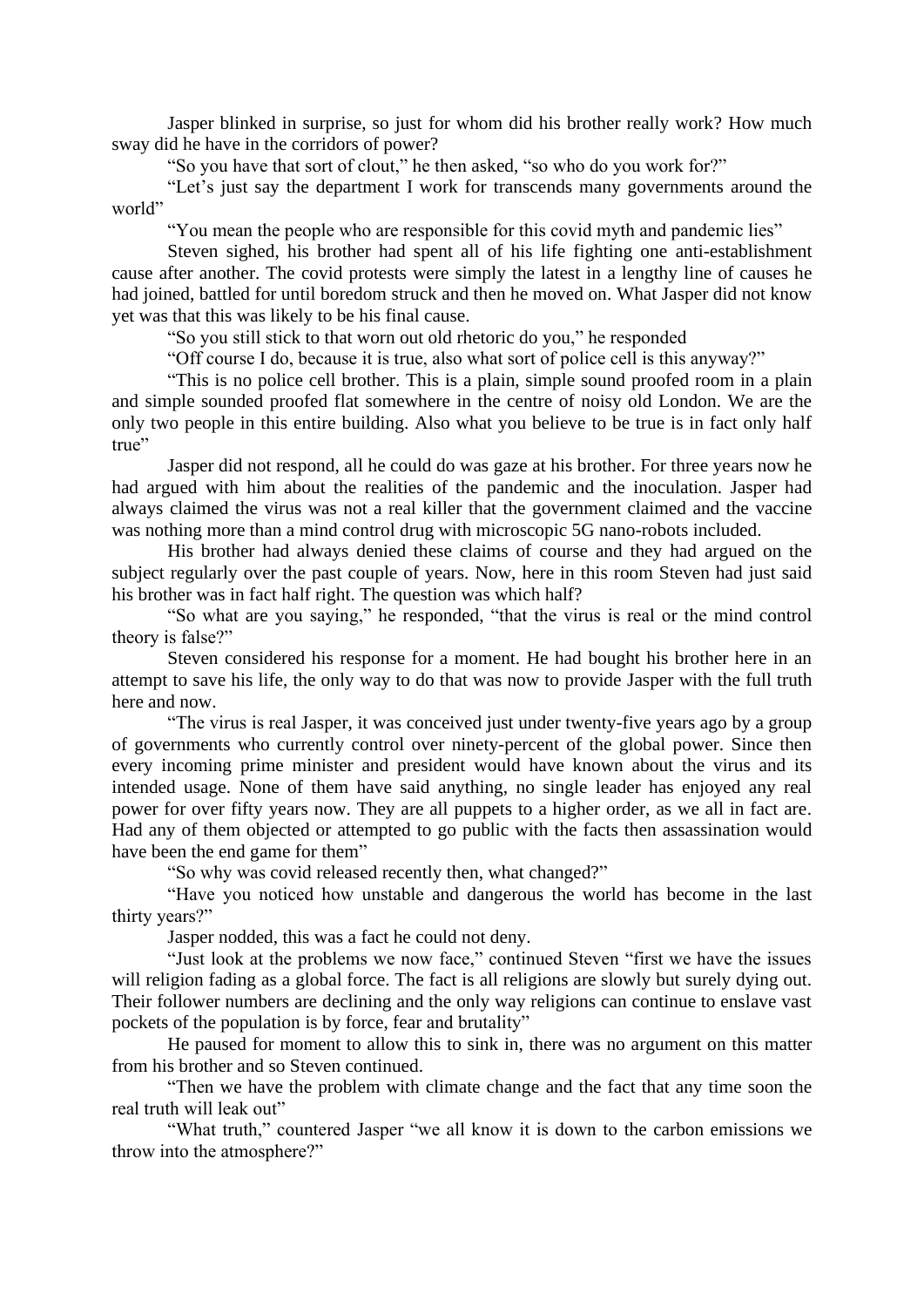"While it is true," nodded Steven "that we as a race do chuck out a lot of carbon every year these amounts are dwarfed by the total amount the planet has been throwing out over the past fifty or so years"

"From what?"

"Mostly undersea volcanoes around the pacific rim. Research in that area has revealed thousands of active volcanoes deep in the ocean pouring out vast amounts of carbon dioxide, far more that we believed five years ago and over eighty per cent more that all human activity combined"

"This has been kept very quiet, why?"

"First it is a series of very recent discoveries, the facts are only just beginning to be understood. Second we need to understand why, there is enough fake news out there poisoning people's minds as it is. Also, once this information is in the public domain a lot of climate activists will be extremely upset and out looking for new jobs and people to blame"

"So why is this being hidden now, surely the people have the right to the truth?"

"Yes they do, but not until we know enough about the truth to give the people factual information and not a pile of guess work. The hydrogen bomb tests in the fifties and sixties may have played a part but research is ongoing. As I just said brother there is already enough fake news out there to get people excited. Did you know that over ninety-five percent of the so called news on the internet is fake, all it does is distort the truth and make millions of people very angry and very ill-informed"?

"So who decides when this will be released? A small group of middle-aged elite white men I suppose"

"Oh no," responded Steven "the committee is a good mix of all colours and races. Also just under half of them are women, take my word for it this is a very global concern"

Jasper looked down at the floor and shook his head in dismay.

"You said I was only half right, so is it my belief that the vaccine is a mind control drug in anyway close to the real truth?"

Steven looked carefully into his brothers eyes, he could see the seeds of doubt had now well and truly taken seed, he decided it was now time for the complete truth.

"It is not a mind control drug in the way you think," he began "more like a calming agent if you like"

"So, what does that mean"

"Like I said just now, there are a lot of angry people out there and their number is growing. People like your current collection of friends, people who always believe fake news and use that as an excuse to riot, loot, shoot police and piss off the law abiding majority on this planet. Those who have taken the vaccine will be easier to keep calm and pacify when the next pile of crap hits the fan. Those who have not will no longer be a worry, you see paranoia runs deep in their minds and that will be their ultimate undoing"

"What, so what do you mean by that comment?"

"As you are aware every major virus can mutate, covid 19 is no exception and the latest mutation will be released globally tomorrow"

"Released, by who?"

"By the people who really run this planet and before you make another statement about them being privileged white men you should know that only forty percent are white and forty-five percent are women. As I have already stated this is a true global concern that represents all colours, races and genders"

"But not religion?"

"Religion is irrelevant in the modern world you know that, it is a dying animal savagely kicking out in fear while dying on the ground"

"So just how bad will this new strain be then?"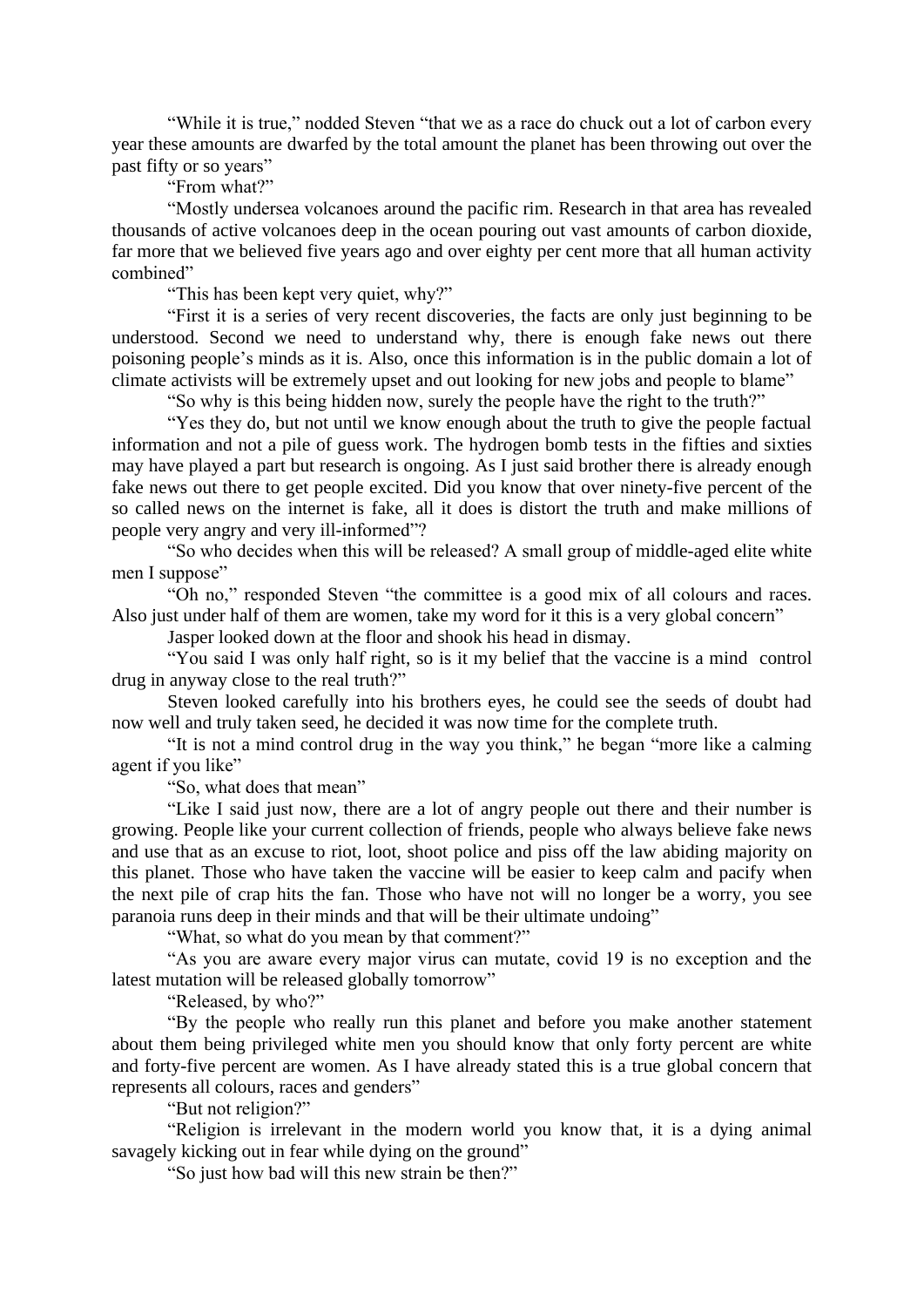"Those who are fully vaccinated and boosted will be fine. This who have received their first jab or second jab will be ill for a few days but most will survive. All of those without any vaccine will die within two days of getting the virus"

"What do you mean, all of those without the vaccine. What about all of the children under the age of twelve? Our own government have not inoculated a lot of them yet because of the supposed low risks, will they die also?"

"Please remember brother that this has all been in the planning and development stages for nearly twenty-five years. All those governments that actually gave a crap about their populations have been quietly inoculating their kids for fifteen years as part of their standard inoculation programs. This is why there was never any rush to get them jabbed in this country. There was never any real need, most have been protected since birth"

"And those who did not have the luxury of caring leaders, what happens to those millions of poor, innocent children?"

"Sadly, the vast majority will die"

"How do you feel about that?"

"Sad," confessed Steven "but then again there is nothing I can do about it is there, I am just one person? Remember I have two kids of my own, kids who invite you to their birthday parties but you never turn up"

Jasper looked sadly at his brother. Despite all of their differences he was still his sibling and he could not help but love him as well as pity him. Also Jasper was not stupid and he had to admit he was forced to agree with him, what could one man have done in the grand scheme of things?

"So what you are saying," he responded "is that in a couple of days I will be dead"

"That is entirely up to you brother," replied Steven as he stood up and took a plastic container from his inner suit pocket and walked up to his brother.

"This is a single jab inoculation," he continued as he placed the container on the bed "if you take it soon then you will live a long life"

Jasper looked at the container and then up at his brother.

"A single jab vaccine, so how long as that existed?"

"Years," shrugged Steven "but we could never admit to its existence now could we. I must confess we were all very impressed with the speed with which the pharmaceutical companies actually produced their own versions, as a race it is amazing what we can achieve when properly motivated. The human instinct for survival will ultimately save us as a species"

"And you want me to take this even though millions of people are about to die?"

"Yes," Steven nodded "you are my brother and I love you, I want you to live and remain part of the family. I want you to eventually fall in love, have children of your own and grow old a happy, family man"

Tears appeared in Jaspers eyes but he did not speak.

"We predict that without the pandemic and the vaccine then the world would descend into chaos and anarchy within ten years. Our best predictions show fifty per-cent of the global population dead and another forty in slavery. This way, with the immunization we predict twenty two per-cent dead and the rest alive, healthy and free. Which would you prefer brother?"

"That is a lot of dead people and a lot in slavery," sighed Jasper "no doubt white Europeans will be in charge of the slaves again"

"Probably not bother. What people tend to forget these days is that slavery has been about since the dawn of man and it still persists today in certain parts of the planet. The slave trade you are thinking about only lasted a short time when placed against the true history of